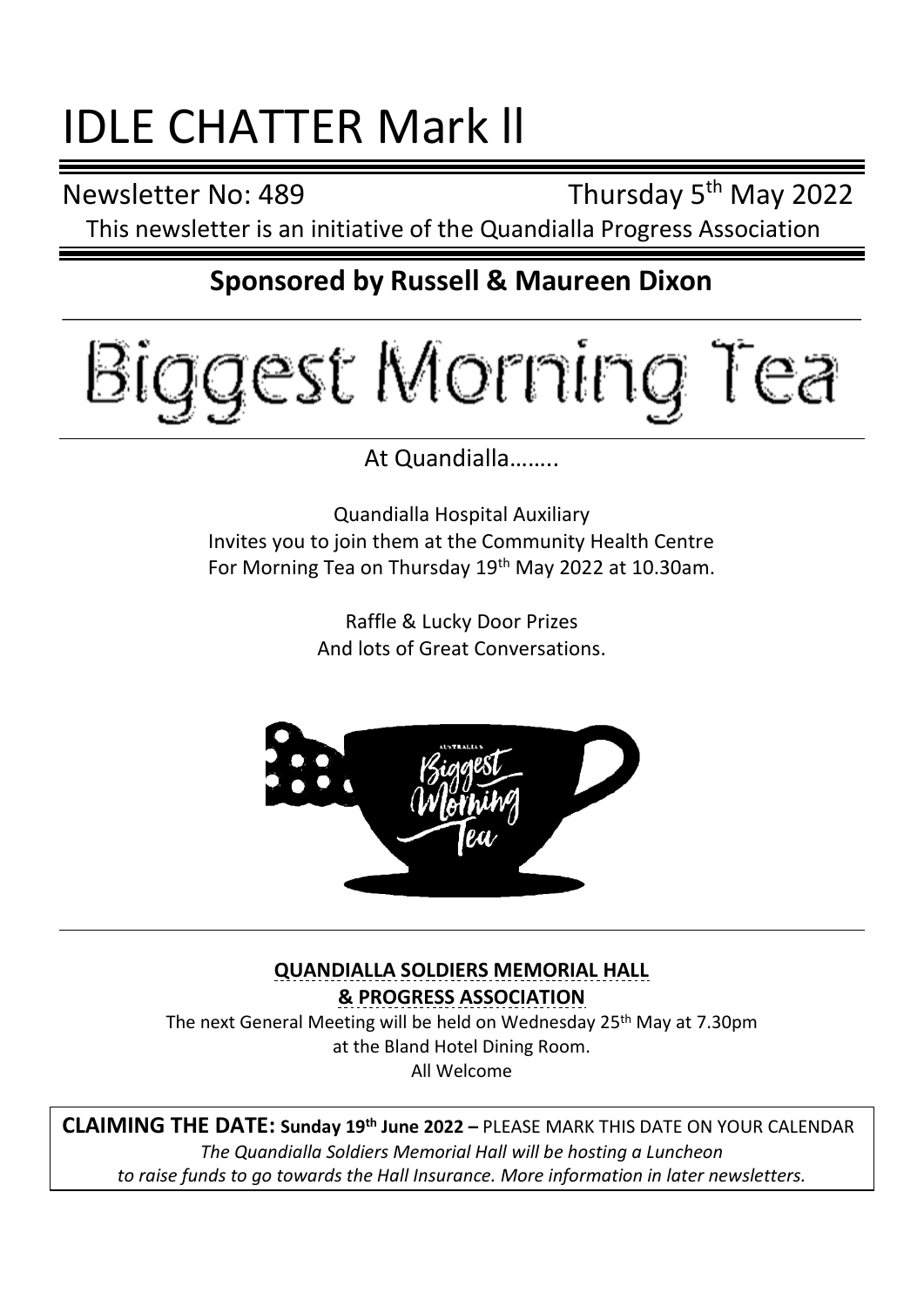*In Memory of Yvonne Allen nee: Troth. Yvonne was born in Quandialla in 1928, and sadly passed away on*  Are with you *23rd April 2022.* 

**Yvonnette Elizabeth Allen, late of Mornington. Aged 94 years** A service to celebrate the life of Yvonne will be held at the Saint Marks Uniting Church, Mornington Vic. on Thursday the 12th of May at 10am. For those wishing to join the service via livestream please go to the White lady website for access to the link.

*William Henry Troth, Yvonne's grandfather arrived in Quandialla from Greenthorpe, with his 9 grown children in 1919, making their new home on "Lavendo". In that same year William's eldest son, Lesley Norman Troth married Irene Eve of Millthorpe and raised their family of 10 children on "Oakville" Quandialla. Yvonnette Elizabeth was born on the 8 th February 1928, the 7 th child of Les and Irene.*

*Yvonne married Don Allen and they settled on a dairy farm in Tasmania for 26 years where they raised their 8 children, before moving to Mornington, Victoria in the 1970's.*

*Yvonne and family were always back and forth visiting their Quandialla family and* friends. Yvonne's last visit to Quandialla was in March this year, she was able to catch up with old *friends, visit two of her daughters Hazel and Penny, and grandchildren, plus meet and cuddle her great grandchildren.*

*Deepest Sympathy is extended to Yvonne's Family at this very sad time.*

## **QUANDIALLA FRIDAY NIGHT JACKPOTS:**

**Bland Hotel Joker Jackpot Draw ………**

The Joker Jackpot was not claimed and this week the jackpot will be \$700, and you have 6 chances to win a meat tray and a chance to choose the Joker Card. **Quandialla Bowling Club Draws …………………..**



The Riverina Club Draw and Members Draw was not claimed last week so this Friday the Riverina Jackpot will jackpot to \$3500, and the Members Club Draw will jackpot to \$250.

Remember if your badge number is drawn for any of the jackpots

YOU MUST BE AT THE CLUB to claim your prize when it is announced.

*Good Luck Everyone*

# **CLAIMING THE DATE**

**Sunday 25th July 2022**

*Quandialla Soldiers Memorial Hall will be hosting Christmas in July*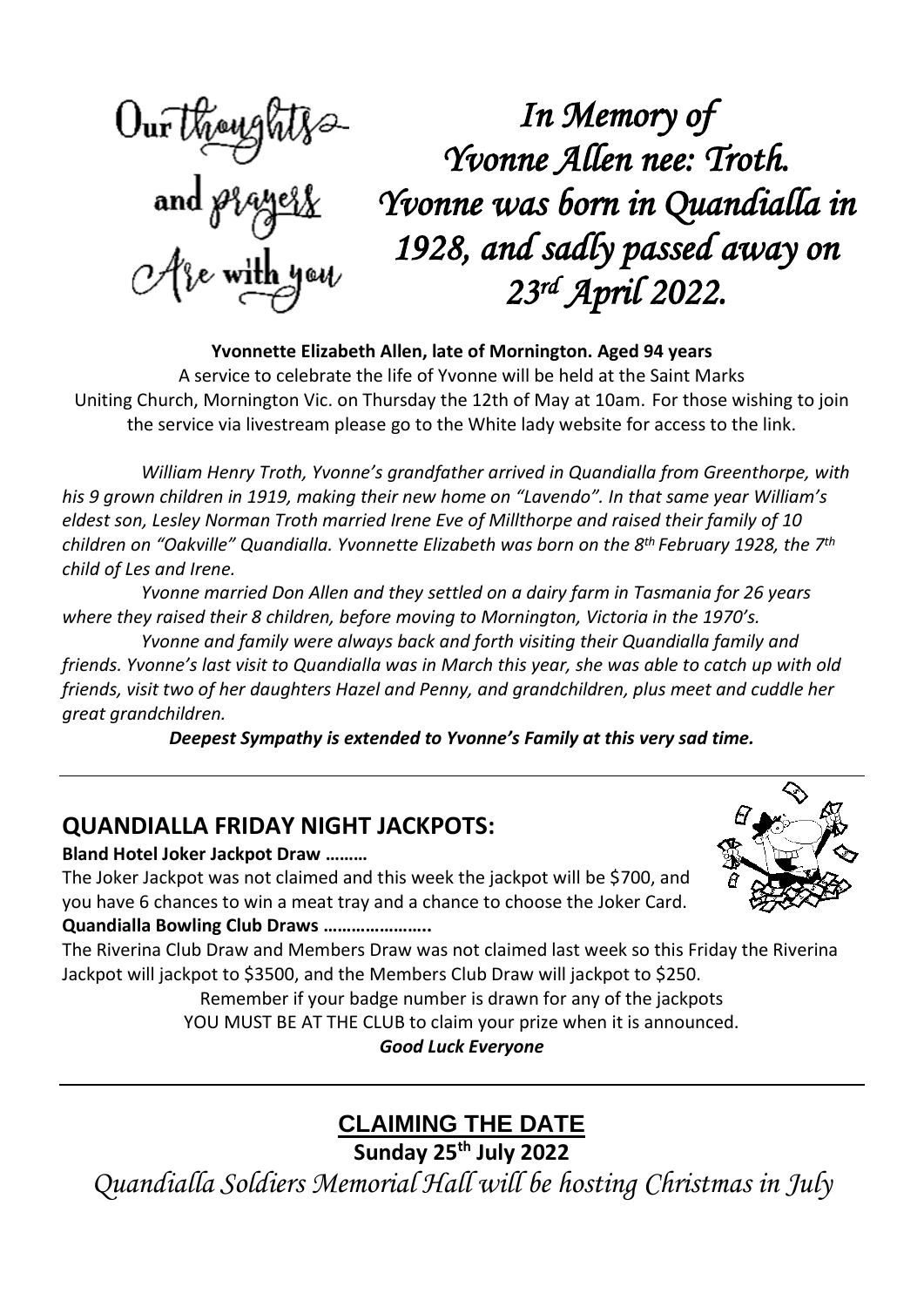# *MORE SAD NEWS*

#### **Corale June SMITH**

Many would remember Corale, wife of Ron Smith who was Quandialla Central School's Principal in 1980 – 1984. Isobel and Ken Harris became great friends with Corale, Ron and children Chad and Rebecca when they moved to Quandialla and have maintained that friendship through the passing years. Isobel let me know the sad news, so I could share with Quandialla.



*Corale passed away peacefully on Sunday 24th April 2022. Late of Harrington. Aged 78 years Much loved wife of Ronald. Loving mother of Chad and Rebecca. Cherished grandmother of Fin and Saskia. Loved sister of Steve. Corale will be dearly missed by all her family and friends.*

*Deepest Sympathy is extended to Corale's family, Ron, Chad, Rebecca and partners and grandchildren Fin & Saskia.*

*Condolences are also extended to Corale's friends and extended families.*



#### **BLAND HOTEL**

Open: 12 Midday – Monday to Saturday Meals available from the Bistro Lunch 12 to 2pm & Dinner 6.30pm to 8.30pm Dine In or Take Away & Don't Forget – Pizza Night on Wednesdays.

## **QUANDIALLA BOWLING CLUB NEWS**

**Friday 6 th May opening at 6pm** – *Don't forget our Friday Night 12 Tray Meat Raffle, Also, the Riverina Jackpot & Members Draw.* **Sunday 8 th May opening at 10 am –** Sunday Papers available



*Congratulations*

Best Wishes go to Tara McGuire of Glasson Street, Quandialla who celebrated her 21st Birthday on Saturday 30th April. On behalf of I.C. Readers I would like to wish Tara Many Happy Returns and Best Wishes on celebrating this wonderful milestone.